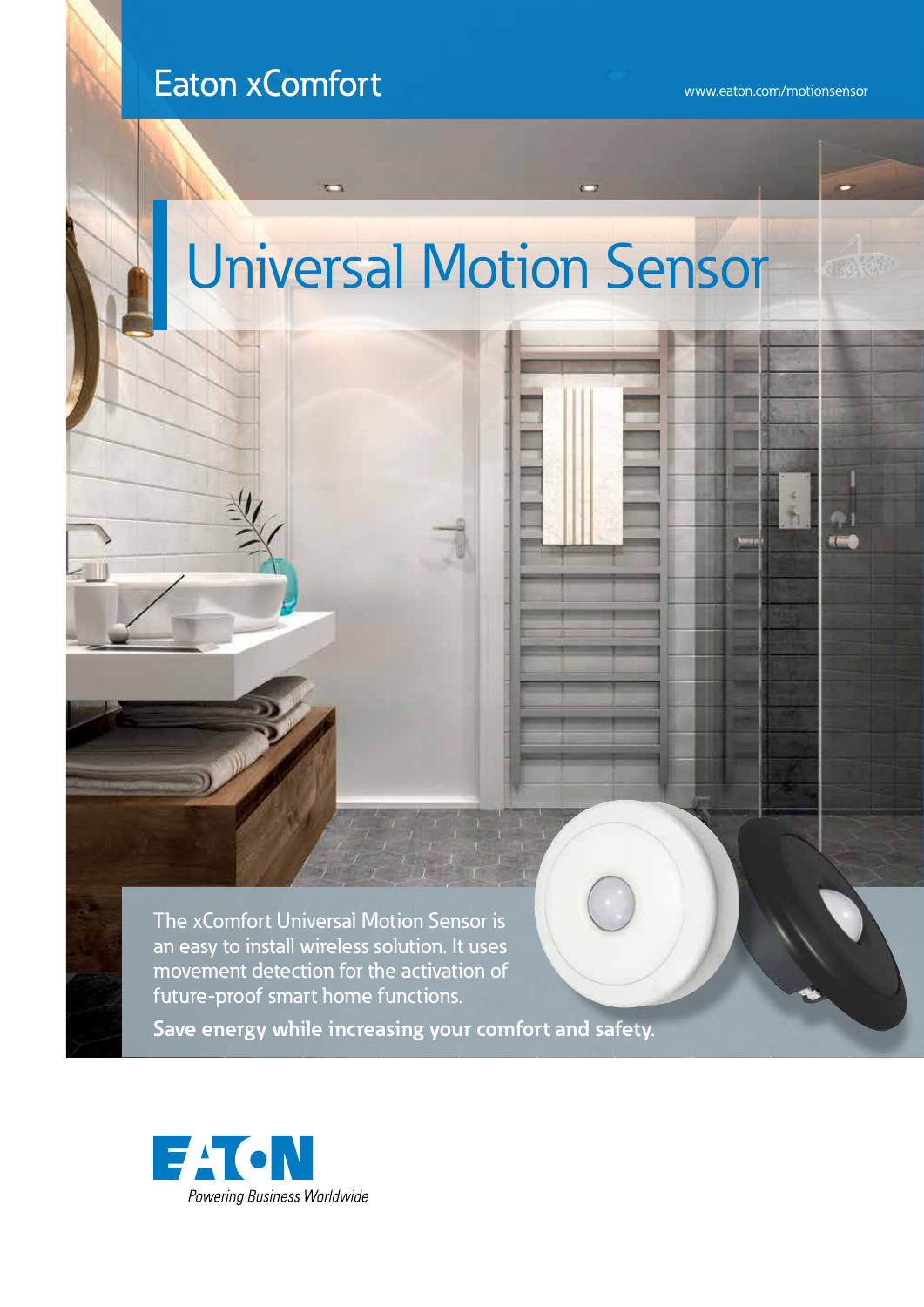#### xComfort Universal Motion Sensor – a future-proof, flexible solution



### At a glance...

- **• Easy and flexible installation**
- **• Recessed (flush box) or surface mounting possible**
- **• Comes with universal round and with standard '55 mm frames' compatible cover**
- **• Mains (230 VAC) or battery powered**
- **• Long battery life, up to 5 years**
- **• Multi-color LED for low battery and connection health indication**
- **• Mounting with screws or adhesive tape**
- **• Fully xComfort RF compatible**

# Functions & Features

# Getting smart with xComfort Universal Motion Sensor

Robust and proven Eaton xComfort technology powers this truly universal PIR-based motion sensor. Making full use of its state of the art design, electricians can provide smart motion-based solutions for energy saving, increased comfort and safety. The universal motion sensor is available in 2 different colors – Pure white and Jet black – and supports up to 4 different mounting methods:

- Ceiling-recessed in a flush-box. Using the round front cover plate.
- Surface-mounted, screwed. Using the round cover plate + the surface mount adapter.
- Surface-mounted, glued with adhesive tape. Using the round cover plate + the surface mount adapter.
- Recessed in a flush-box in combination with a universal 55x55 mm WA frame. Using the 55x55 mm cover plate.

| <b>Type Designation</b> | Color      | Article No. |
|-------------------------|------------|-------------|
| CBMD-02/01              | Pure white | 300918      |
| CBMD-02/02              | Jet black. | 300919      |

Maximum installation flexibility is guaranteed by its fully wireless properties. The power is supplied by a CR2450 with a battery service life of up to 5 years.

The battery can be easily replaced without special tools (screwdriver required). Furthermore, for applications where operation without batteries is needed or preferred, the universal motion sensor can also be directly powered from the mains (230 VAC).

During daily operation, the multi-color LED indicates a low charge and thus the need for battery replacement or other corrective action.

For the specific application requirements the factory default detection settings, turn-off-delay, light-condition and sensitivity, can be easily adjusted. These settings can be changed directly via the on-device programing buttons and the multi-color LED. To access, simply remove the cover, which is held in place by magnets. As an alternative, the settings can also be adjusted by using the powerful xComfort programming tool (MRF).

The universal mounting methods and its power supply options makes it possible to fix (screw or glue) the motion sensor to any desired location.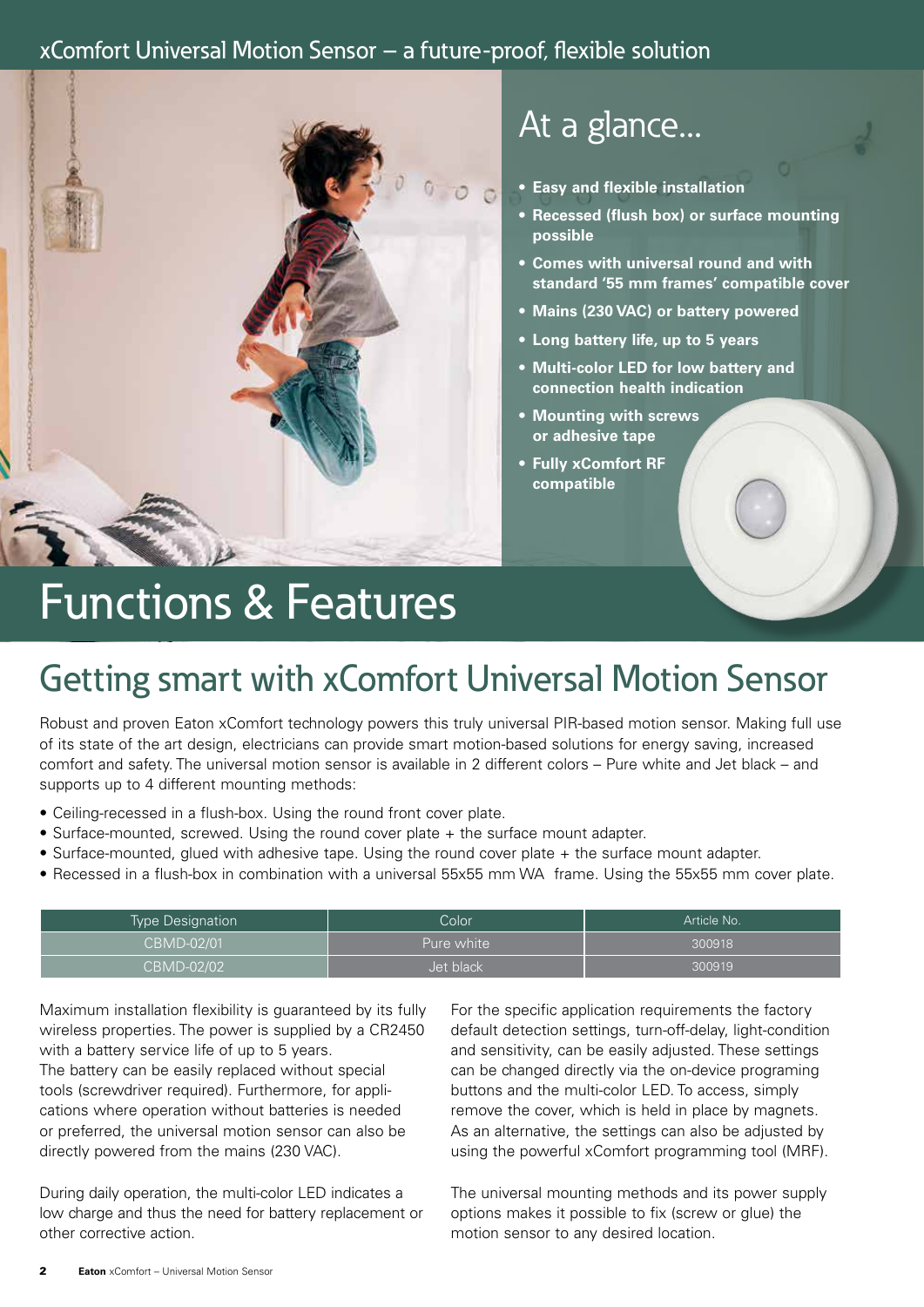## Fully wireless and suitable for different environments

#### **Possible applications**

The xComfort universal motion sensor is a comprehensive solution for motion detection as a means to control room lighting and climate: For the homeowner this results in energy savings, increased comfort and/or safety. Typical application examples include:

- **• Energy saving:** Use less energy with the xComfort universal motion sensor. Following a defined period of time after a room has been vacated, the xComfort Universal Motion triggers the controller to set the heating to economy and later to standby. Heating is switched back to comfort upon reentering the room.
- **• Peace of mind:** Following a definable switch-off delay, the room lights are automatically switched off (or dimmed to a certain level). The lights are switched on again upon entering the room. As a consequence, they are never left unnecessarily on.
- **• Increased comfort/safety:** The xComfort universal motion sensor negates the need to manually turn on the light upon entering. This prevents unsafe situations as a consequence of poor lighting conditions.
- **• Peace of mind/safety:** Upon detection, the "away" mode scares off unwanted visitors by triggering the xComfort controller to switch on all the lights and to open all the blinds. A corresponding alert is automatically submitted by the xComfort controller.

### Go Wireless Package – Wireless Motion Switch

The preprogrammed Wireless Motion Package is based on the easy application principles of the Wireless series.

The Wireless Motion package offers an out-of-the-box easy to install stand-alone solution to switch ON appliances up to 10 A (e.g. lights), based on

motion detection. When no motion is detected, the appliances are switched OFF after 10min.

The default detection settings, time-off-delay, light-conditions and sensitivity can be easily adjusted by means of the on-device buttons.

#### Technical Specifications

- Battery powered, CR2450 3 V (battery included)
- 
- Battery lifetime up to 5 years (TYP)
- Low battery indication via LED
- Radio frequency 868.3 MHz (xComfort compatible)
- 
- Degree of protection IP20
- 
- Device detection options
- Light conditions
- Switch-off delay time • Detection sensitivity
- 
- Battery or mains powered





#### xComfort: Eaton's Wireless Solution

xComfort is Eaton's robust and reliable wireless system for building automation with a proven competitive advantage. It simplifies and speeds up installation and commissioning in residential and (light) commercial buildings, while also significantly reducing costs. With xComfort, installers can offer their customers outstanding added value. The options range from flexible, low-cost wireless switching/dimming solutions to complete systems for increased comfort, security and safety as well as energy savings. xComfort is equally ideal for new buildings and retrofits.